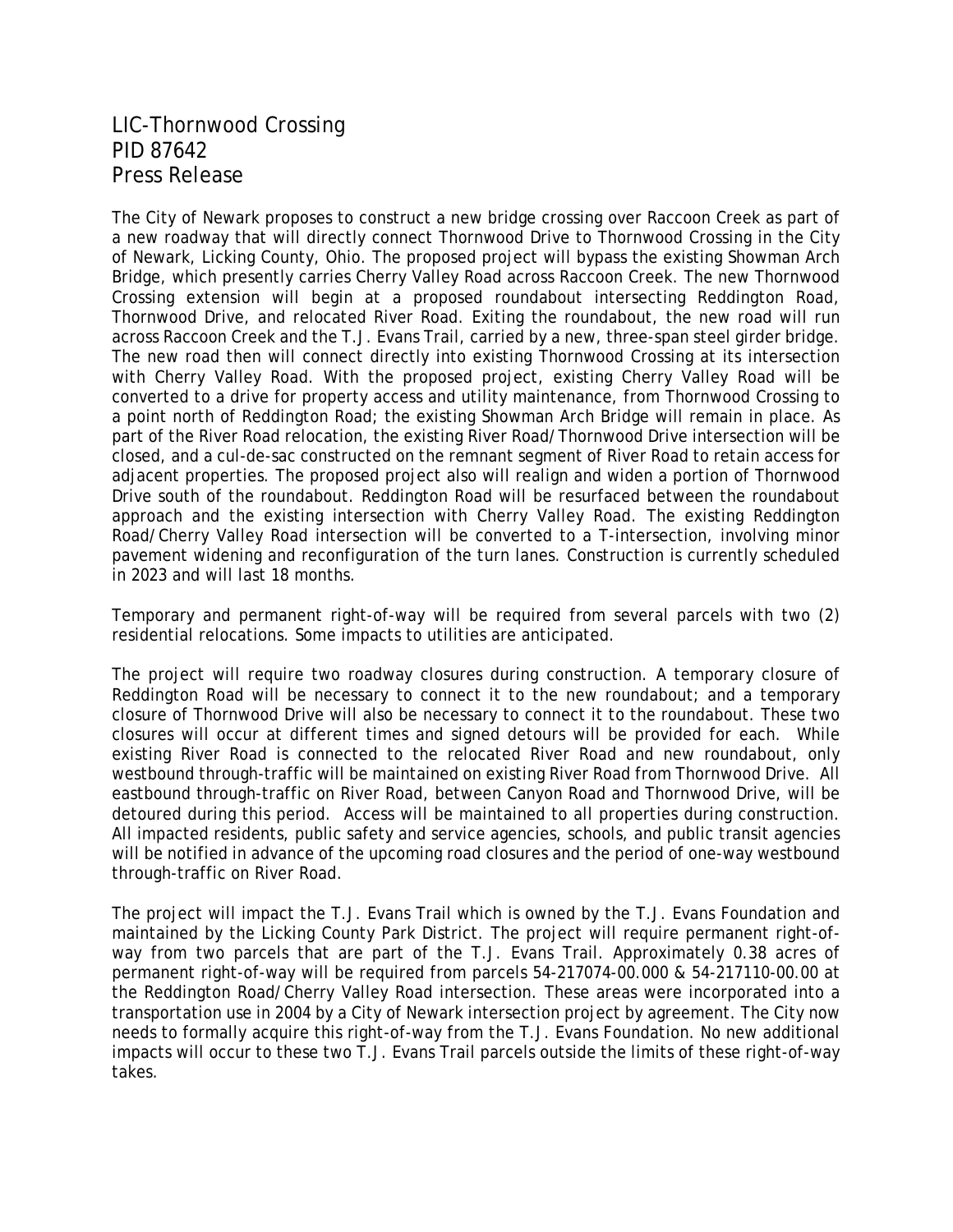In addition, approximately 0.7 acres of additional permanent right-of-way will be required from parcel 019-041262-02.000 as a standard highway easement. This impact will be to provide the City of Newark access to build and maintain the new bridge over the Newark-to-Johnstown segment of the T.J. Evans Trail and Raccoon Creek, and to improve and maintain the existing ditch that parallels the south side of the Trail to convey roadway drainage.

The project will also require that the Trail be closed several times during construction. Based on current design information, the closures are estimated as follows:

- Three-month closure at the beginning of construction for placement of the Thornwood Crossing roadway embankment and grading on the south side of the Trail;
- One-week closure for erection of the structural steel girders for the new bridge; and
- One-two week closure to pour the concrete deck.
- Two-month closure toward the end of construction for final grading and installation of permanent erosion control features adjacent to the south side of the Trail.

A potential detour has been identified that would provide trail connections during these closures. See attachments for proposed detour map. The proposed detour would use Fairview Avenue, Newark-Granville Road, and Thornwood Crossing to connect back to the Trail. A sidepath exists along Thornwood Crossing and the north side of Newark-Granville Road. Fairview Avenue is a narrow, dead-end street with a few houses located in Granville Township. There is no bike path/lane along Fairview Avenue, but the low traffic volume should provide a safe route. The City of Newark, Village of Granville, and Granville Township will consider the following options and mutually arrive at the best solutions for temporary and future operation of the trail system: 1) shared use pavement markings and/or signage on Fairview Avenue; 2) a crossing at the Fairview Avenue/Newark-Granville Road intersection, designated by pavement markings and/or signage; 3) a warning beacon at the Fairview Avenue/Newark-Granville Road intersection.

The City has coordinated the project's involvement with the T.J. Evans Trail with the T.J. Evans Foundation and the Licking County Park District and will implement measures to minimize the impacts to the Trail. Both entities have concurred that the project will not adversely affect the protected recreational activities, features, and attributes associated with the Trail.

Due to the necessary permanent acquisition of land associated with the T.J. Evans Trail and the proposed roadway closures, the City is seeking public input regarding the effects and the project in general. Questions and/or comments regarding this project may be directed to Brian Morehead, City Engineer, by mail to City of Newark, 40 West Main Street, 2<sup>nd</sup> Floor, Newark, OH 43055, by phone (740) 670-7727, or by email [BMorehead@newarkohio.net.](mailto:BMorehead@newarkohio.net) **Comments will be received through January 1, 2021.**